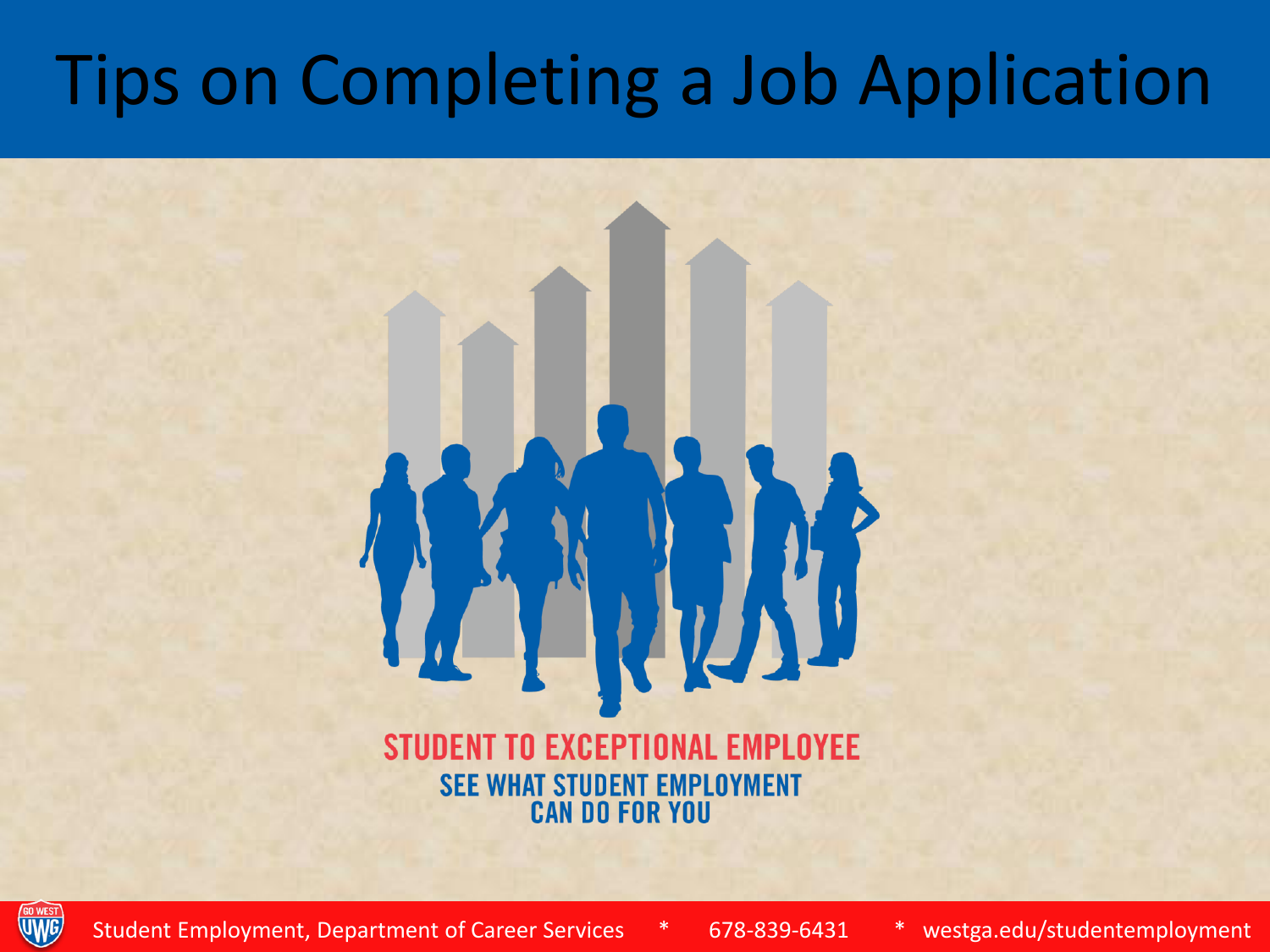#### REMEMBER!

The job application is your first opportunity to make a good impression with a potential employer.



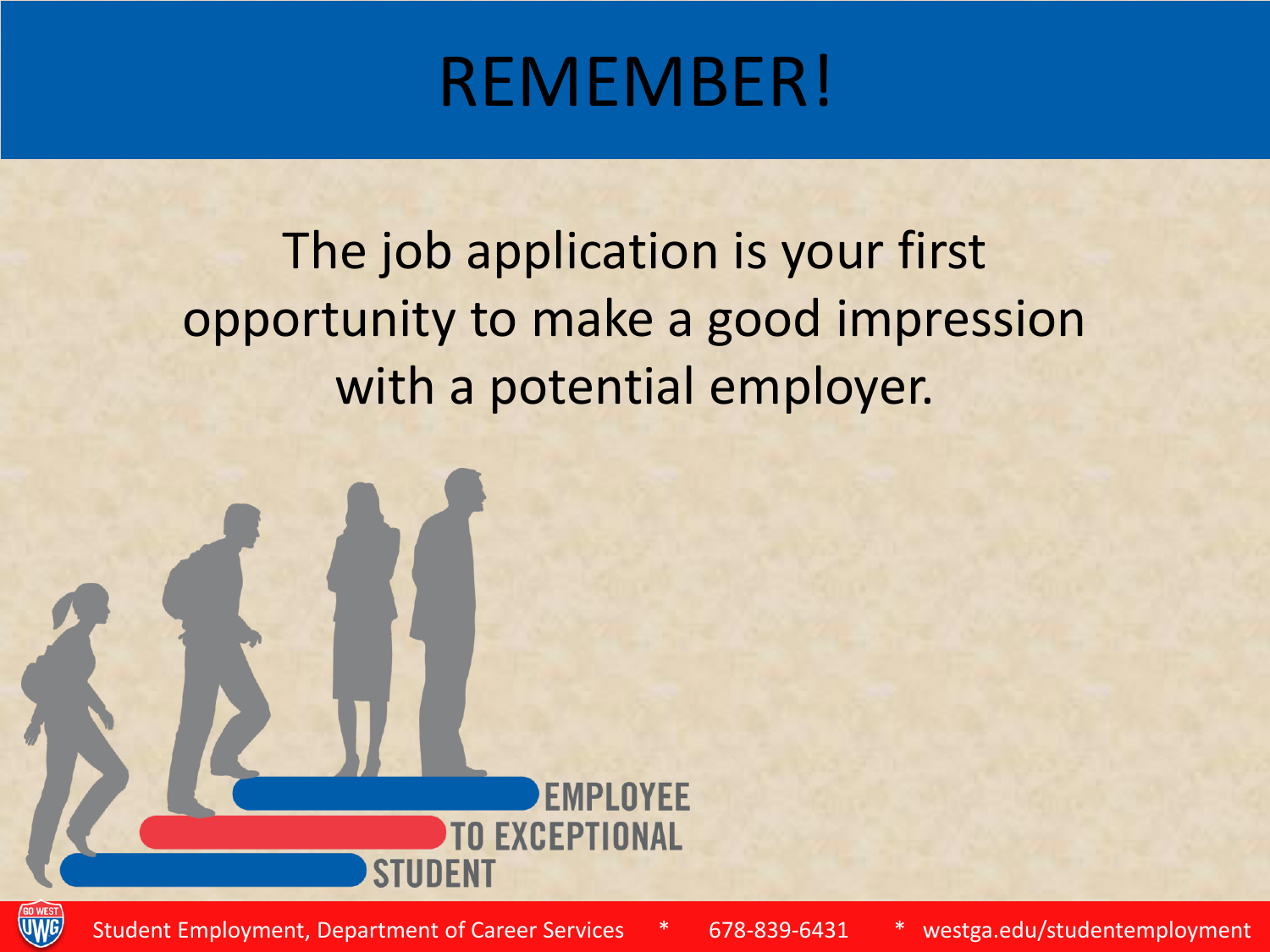#### Starting Your Application

The application provides the employer with specific information in a designated order. Never write "See resume" in any area of the application.

• Employers read to sense attitude, motivation, and also communication skills. It should never be done illegibly or incompletely.

• Print information neatly on application if typing your information is not possible.

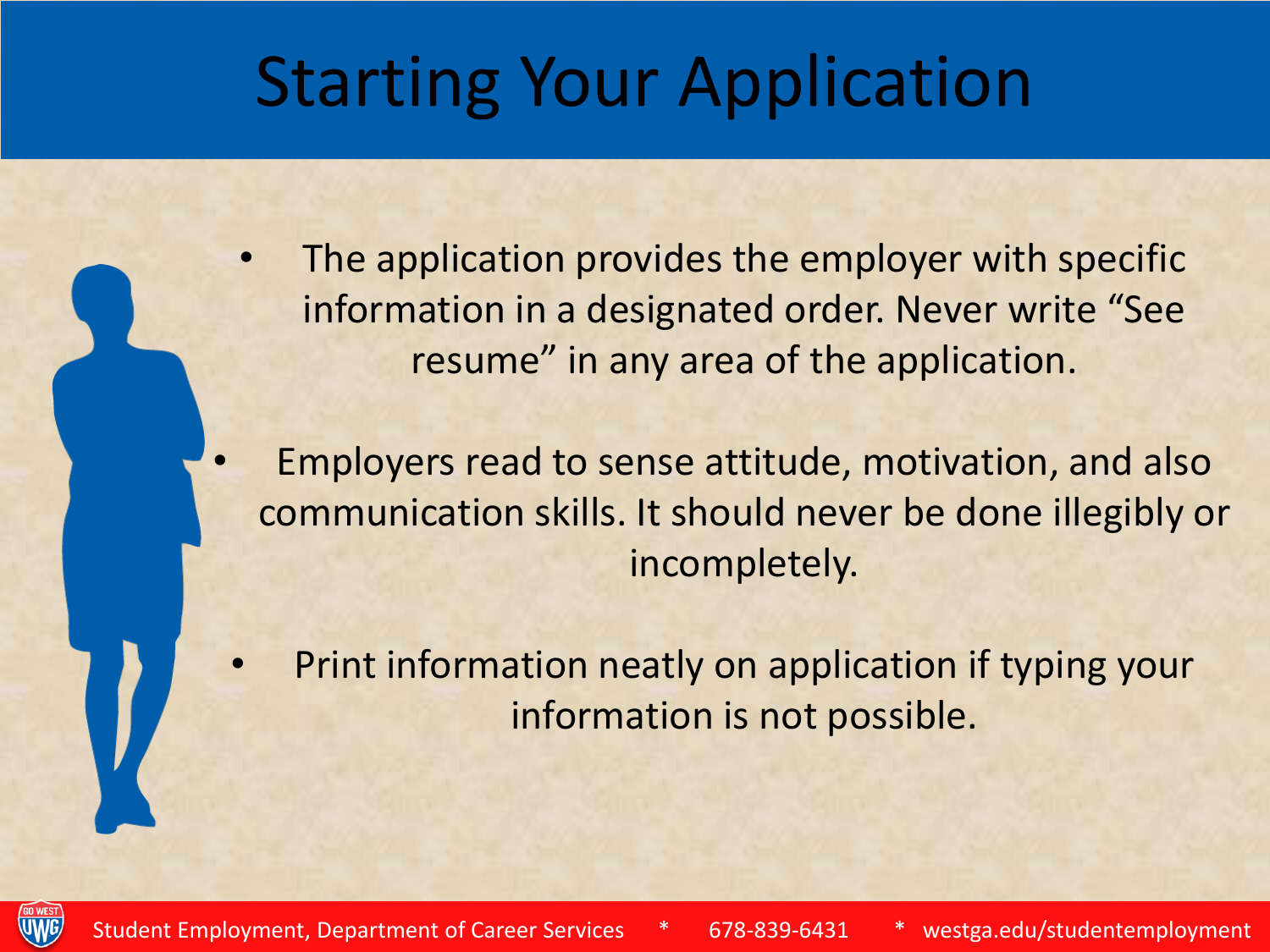## Phrasing Your Answers

- All questions must be answered; all sections must be answered.
- If a question does not pertain to you, place a dash or "n/a" in answer space.
- Know your start/stop dates of your employment history, pay rates, supervisor names, addresses, and telephone numbers as well.
- When the definite salary or pay rate is unknown, write "open" in the space given.

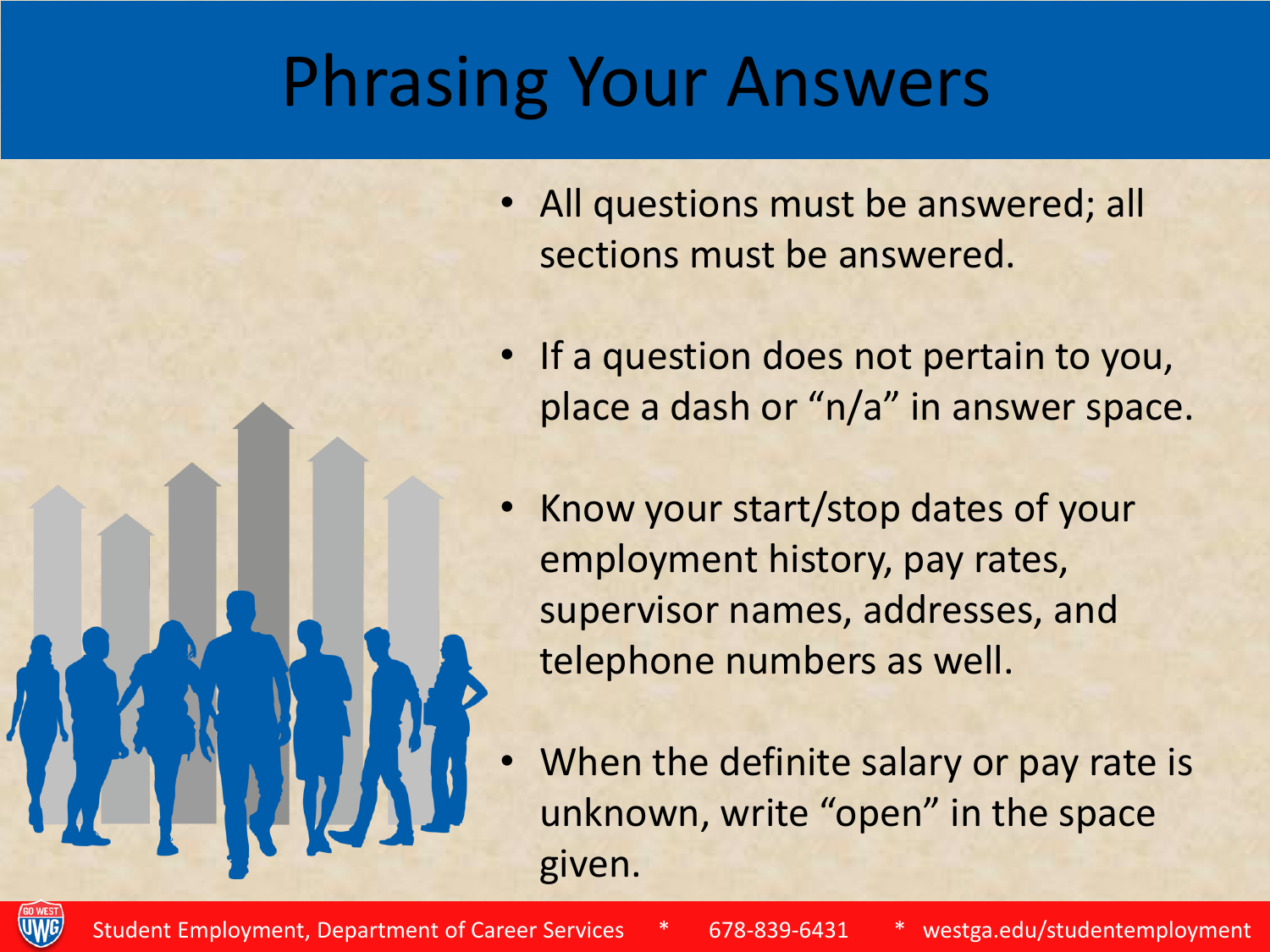## References

- Make sure you have three references with correct addresses and phone numbers.
- Let your references know when you list them on an application and keep them informed.
- Make sure references are not related to you in any way.

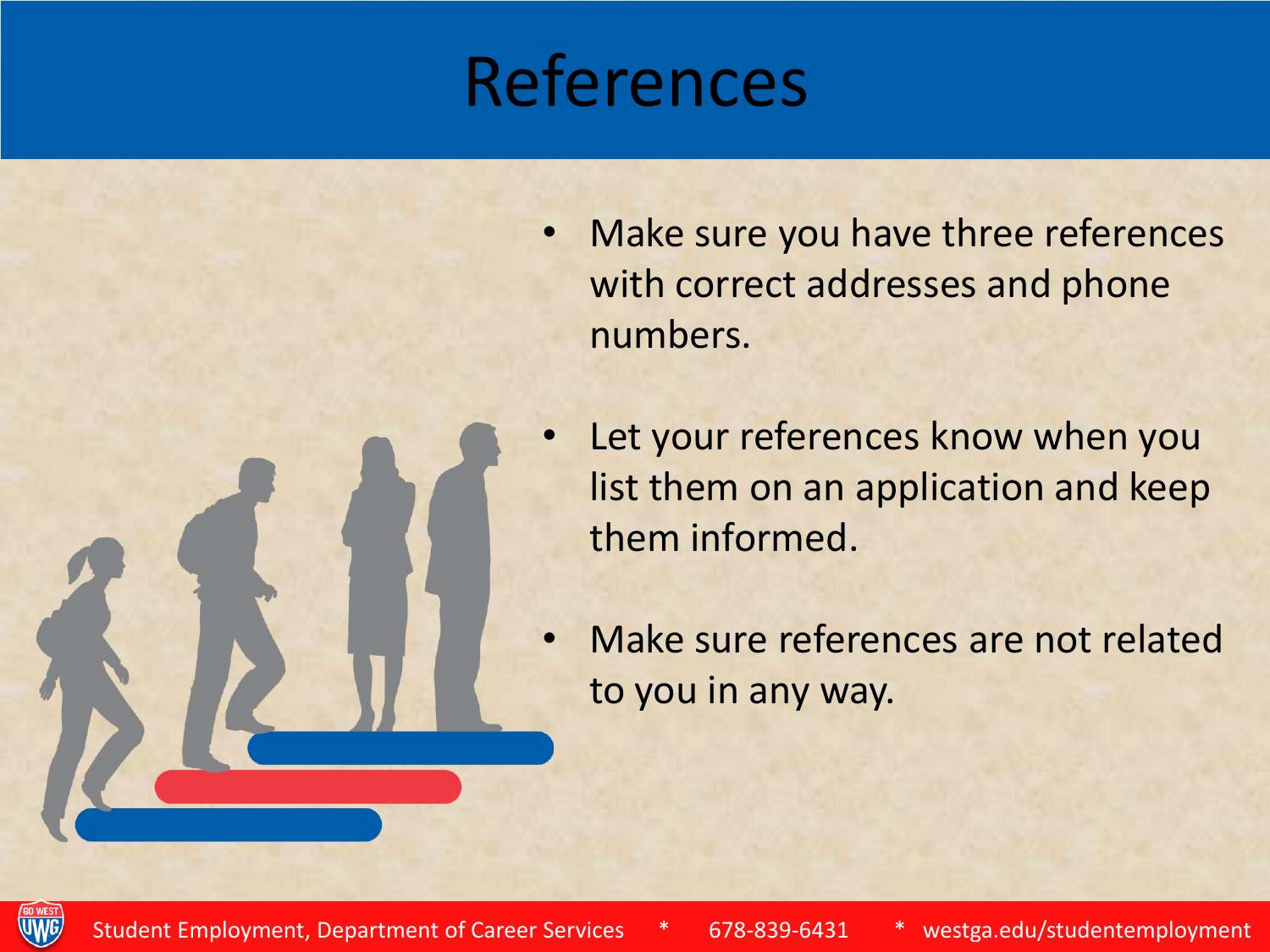# Finishing Touches

- Do not leave additional remarks area blank. Use this space to list additional abilities, skills, and reasons why you are a desirable candidate for this position.
- If you have extensive community service and volunteering experience, treat it as if you would work experience. This information provides employers with a well-rounded profile of the type of person you are.